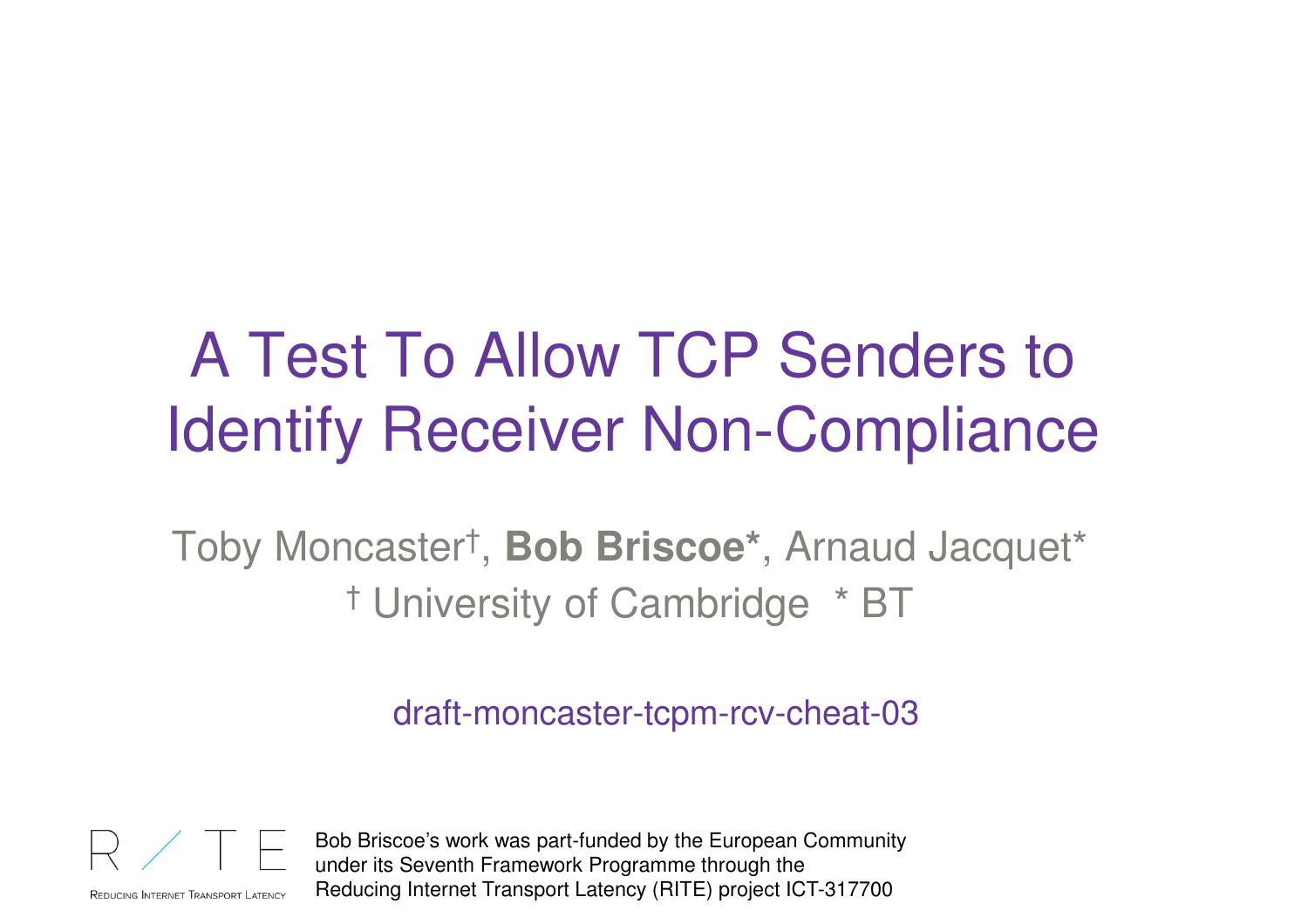#### Background and why come to IETF?

- TCP senders rely on accurate congestion feedback from receivers
- A strategising loss-insensitive, e.g. streaming, receiver can:
	- ♦ Send **optimistic acks**: fool a sender into increasing its rate
	- ♦ **Conceal** lost data segments: to avoid a congestion response
- These disrupt sharing of sender's own resources & fool sender into using excess network resources by concealing congestion

Solution is a simple test – draft-moncaster-tcpm-rcv-cheat

- Originally written in 2007
	- ♦ parked for 6 years due to lack of interest/time
- New draft (-03) published July 2014
	- ♦ Want to get community oversight of the proposed tests
	- ♦ Motivated by new interest in this area from large content providers
	- ♦ Also could free-up ECT(1) codepoint assigned to ECN Nonce expt
	- $\blacklozenge$  Have chosen to go to experimental track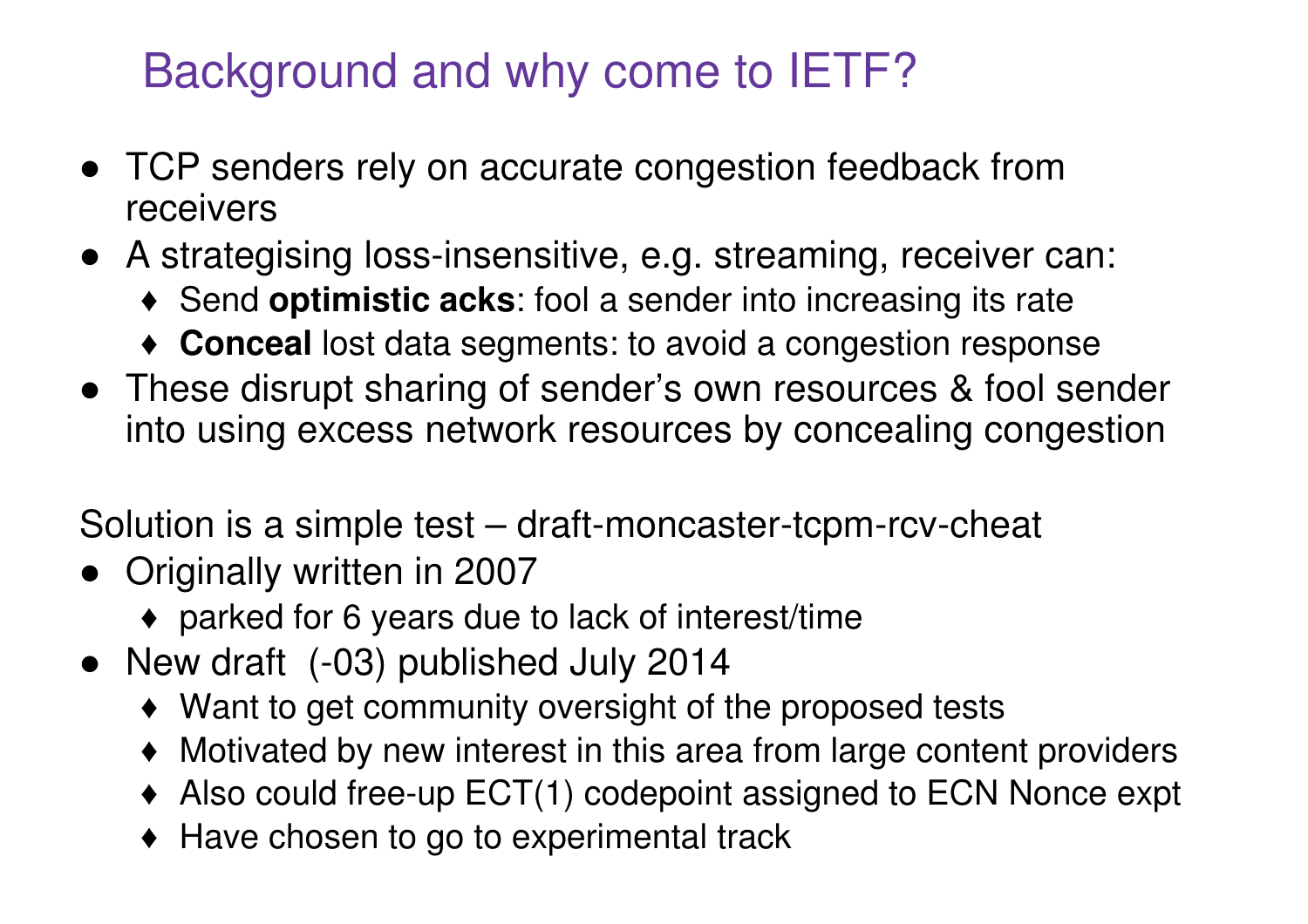#### Proposed solution

- Based on Sherwood's Randomly Skipped Segments, but add initial stage to reduce impact on receivers [1]
- Key goal was to leverage existing TCP behaviour
	- Delay a segment by a small amount and check the responses



- ● select segment S & displacement D *(2 < D < K-2, K = current window)\**
- ● Segment S transmitted after segment S+D
- ● Receiver should generate D dup acks

 *\* SACK allows longer gap but shorter reduces harm to receiver*

*[1] K. Gao student project 2004: http://www.cs.cmu.edu/~kgao/course/15744/network.pdf*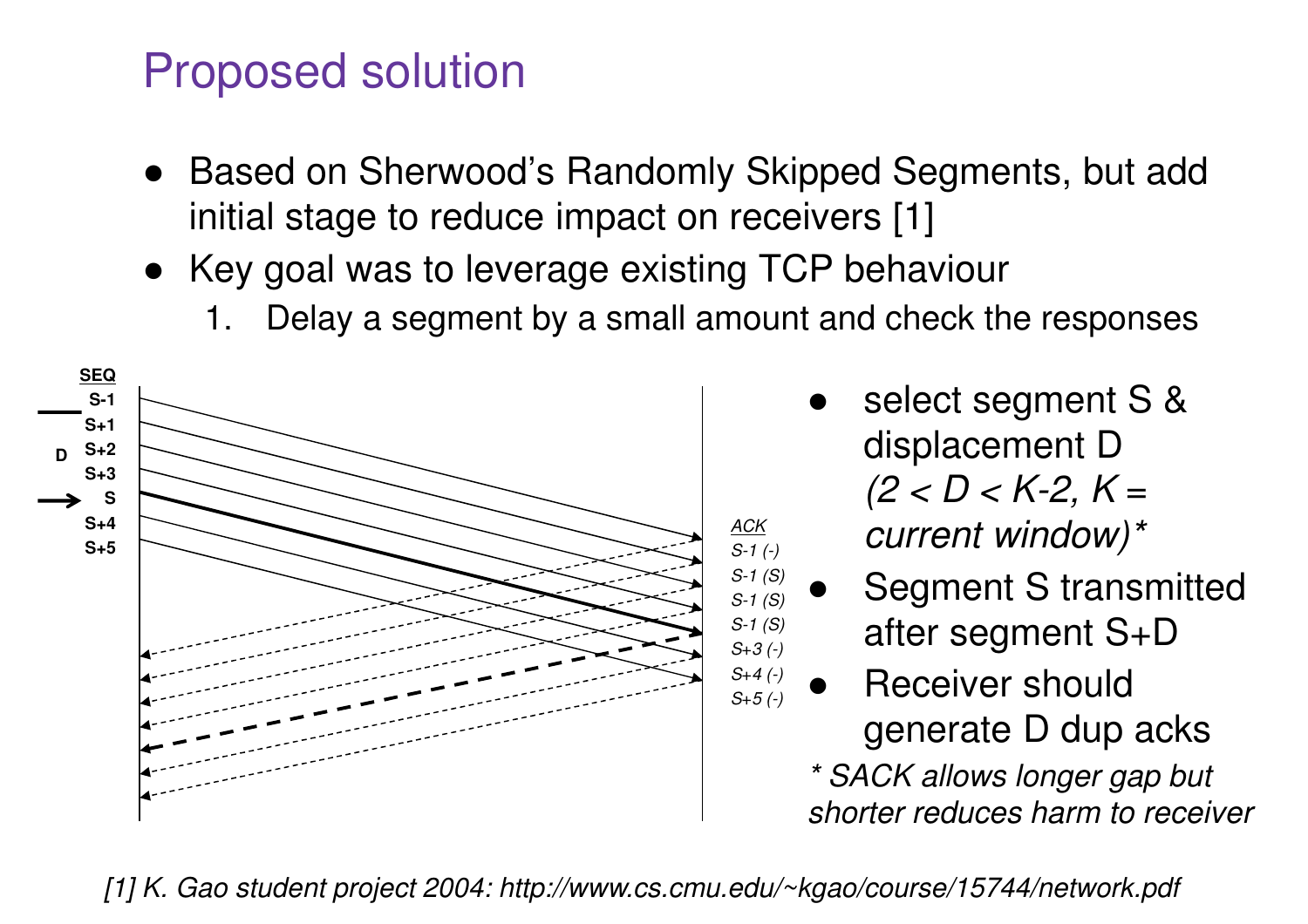#### Proposed solution

- ● Based on Sherwood's Randomly Skipped Segments, but we add initial stage to reduce impact on receivers
- Key goal was to leverage existing TCP behaviour
	- Delay a segment by a small amount and check the responses
	- 2. Delay a segment until you have seen 3 dup-ACKs



- ● Hold back segment S\* Transmit segment S after seeing 3 Dup ACKs for S-1
- If you see any ACK for a segment >S then receiver has failed

 *\* perform pessimistic cong. response if no SACK*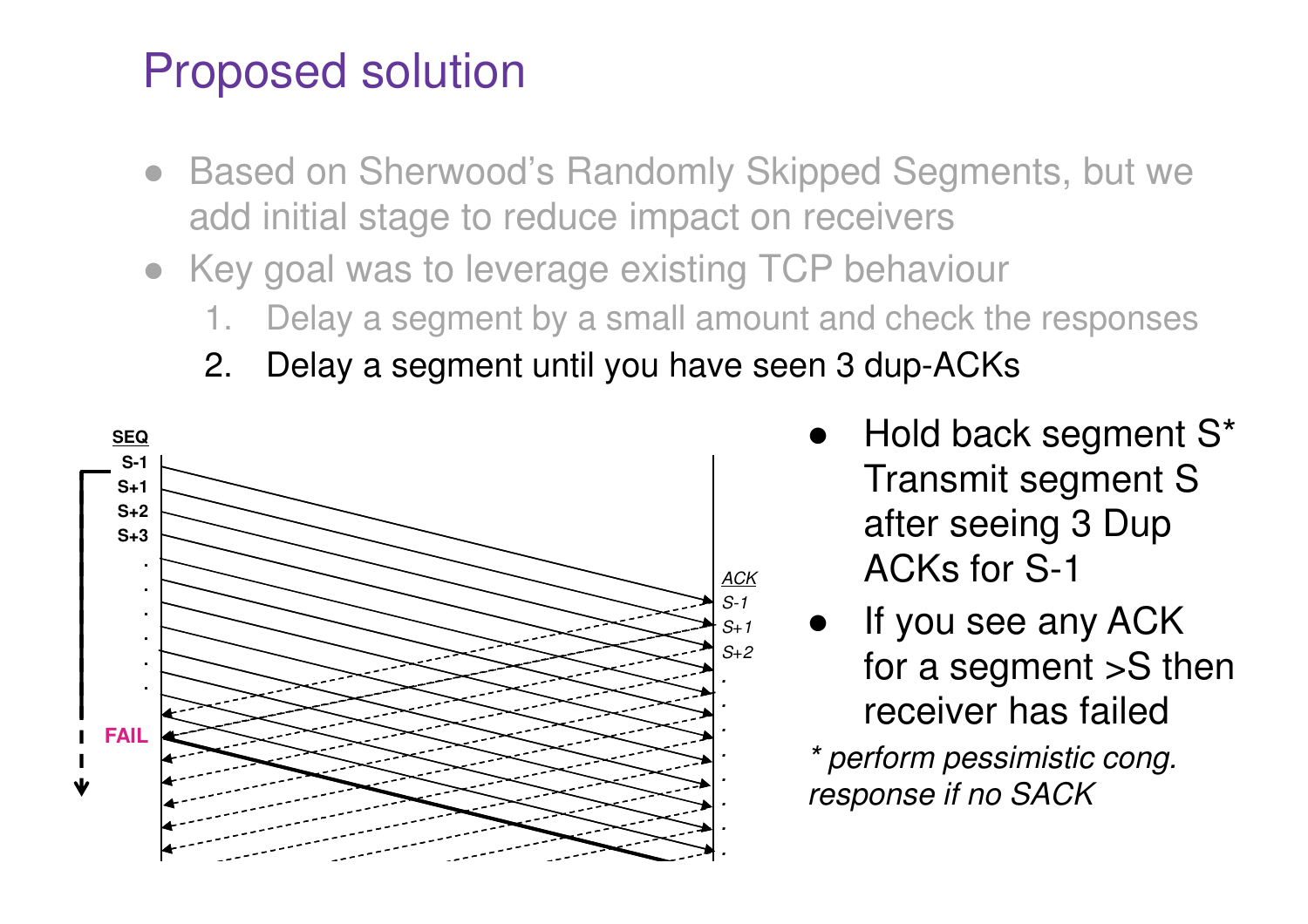#### Aims of the experiment

- Primary aims of experiment:
	- ♦ Establish whether this two-stage testing strategy works
	- ♦ Establish whether they cause any harm to other flows, and minimal harm to compliant receivers
- Secondary aim:
	- $\bullet$  see if any receivers use these strategies
- Hope to get content providers to run these tests
	- ♦ Already identified one possible provider
	- ◆ Would love to hear from others
- ●Experiment would run for one year from adoption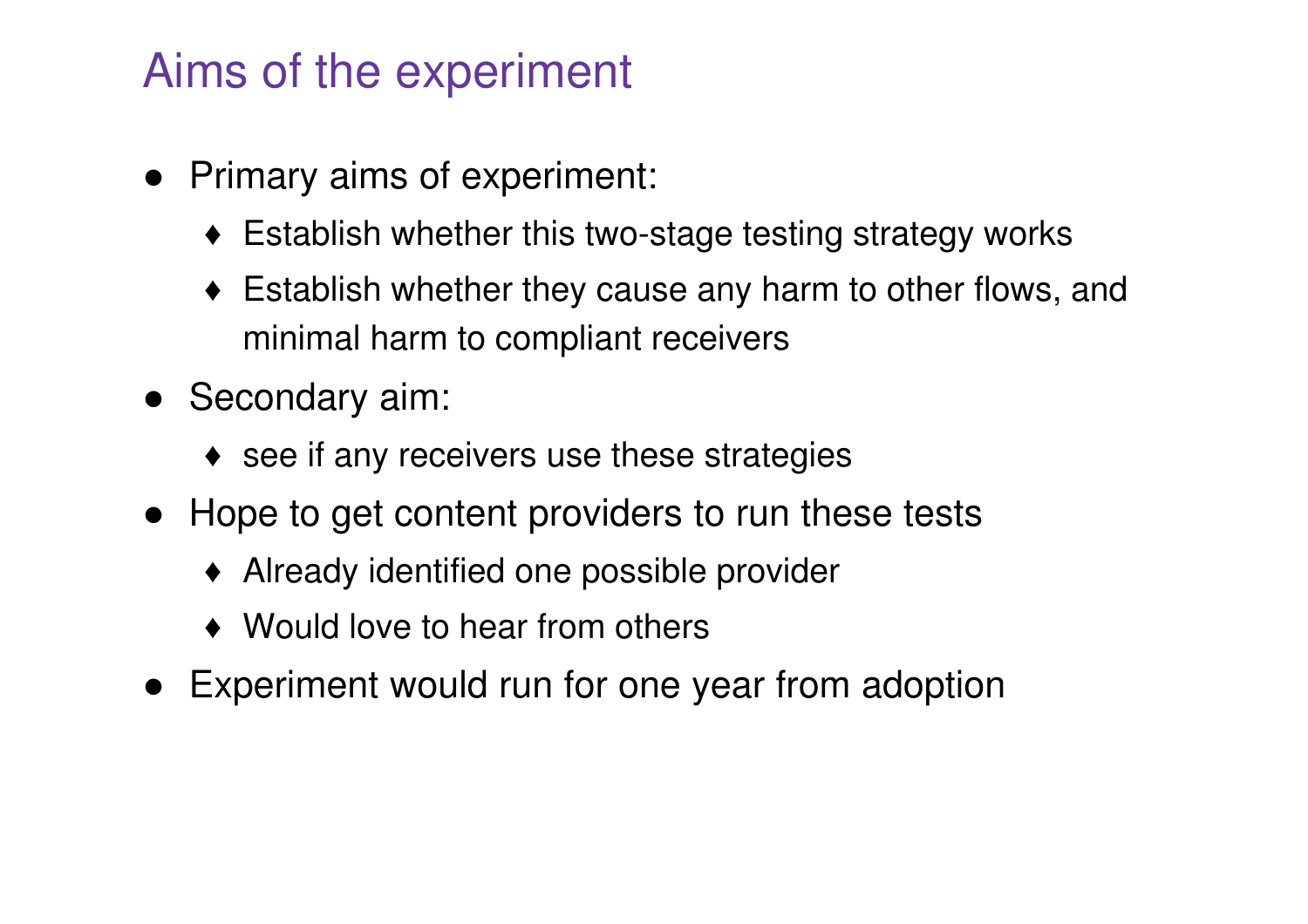### **Summary**

- $\bullet$  Strategising receivers skew a sender's allocation of its own resources
- $\bullet$  Receivers can fool the sender into giving excess network resources to the receiver, risking v high congestion
- This 2-stage test allows senders to identify such receivers
	- ♦It causes minimal problems for honest receivers
	- ♦It encourages compliant behaviour:
		- •The only way to avoid the first test carries a delay penalty
		- $\bullet$ Second test can't be avoided
- ●Only requires modification of sender, so easy to implement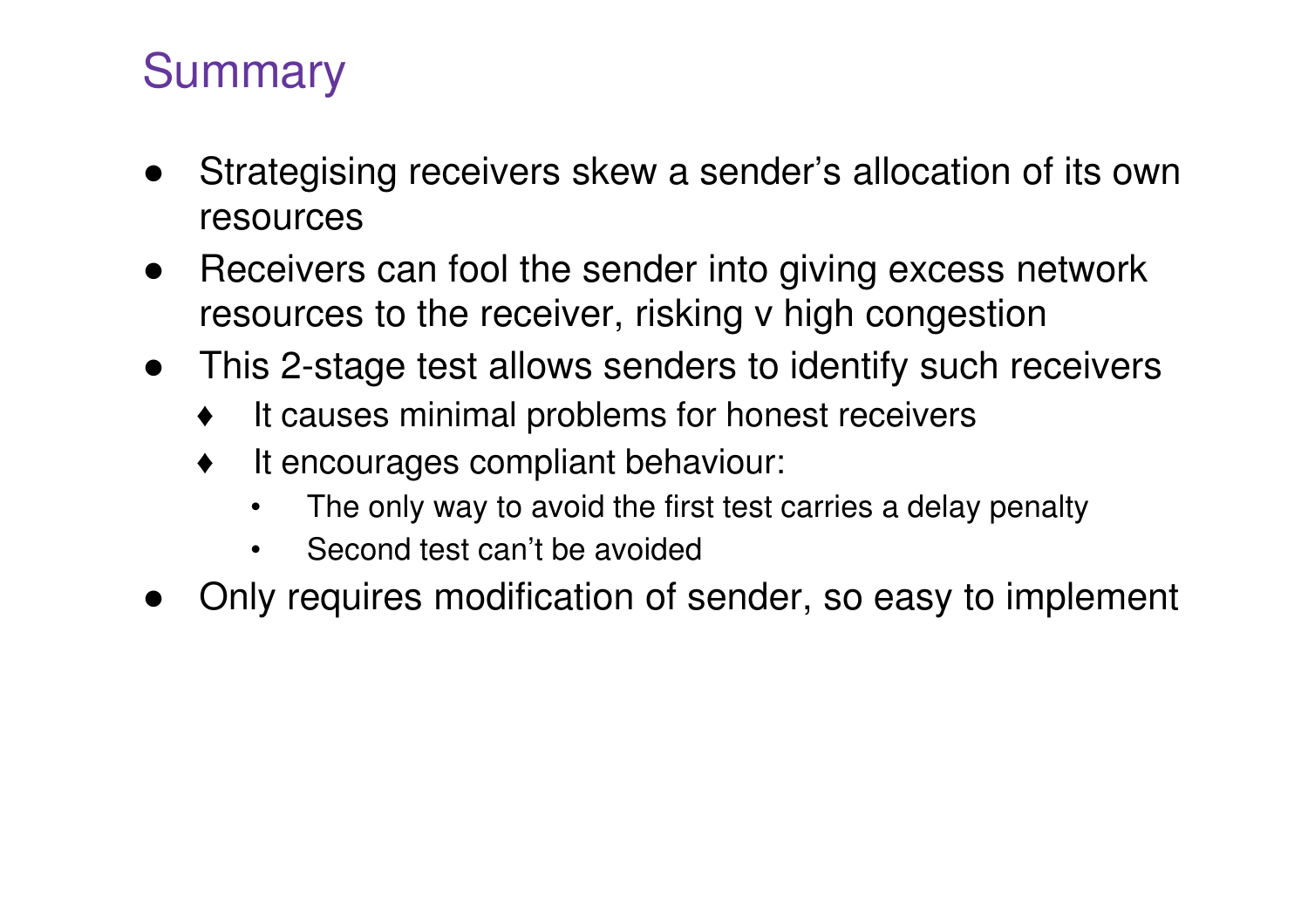#### Next steps

- $\bullet$ Get draft adopted by WG
- Considering extension to cover concealing ECN marks:
	- ♦ Easy to do if using AccECN 'cos an introduced CE mark won't conceal any real congestion for a whole round-trip
	- ♦ Harder with RFC3168 ECN, but possible (send a CE mark followed soon after by setting CWR)
	- ♦ Minimal impact on any actual congestion signal
- Large content provider interested in deploying this
	- ♦ Easier to convince it is safe with expert tcpm review
	- ♦ Implementation will be open source (initially FreeBSD)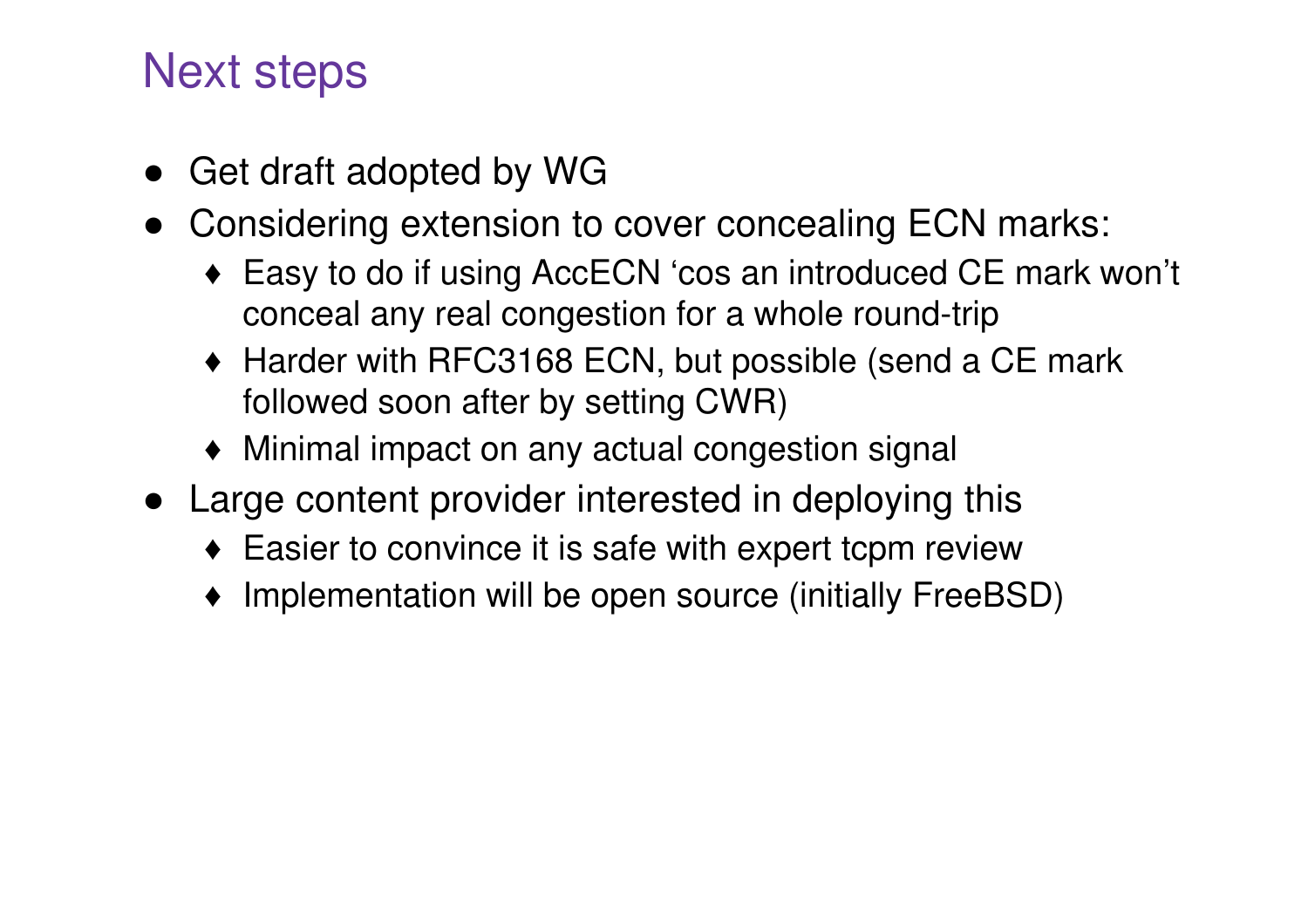draft-moncaster-tcpm-rcv-cheat-03.txt

# Questions?